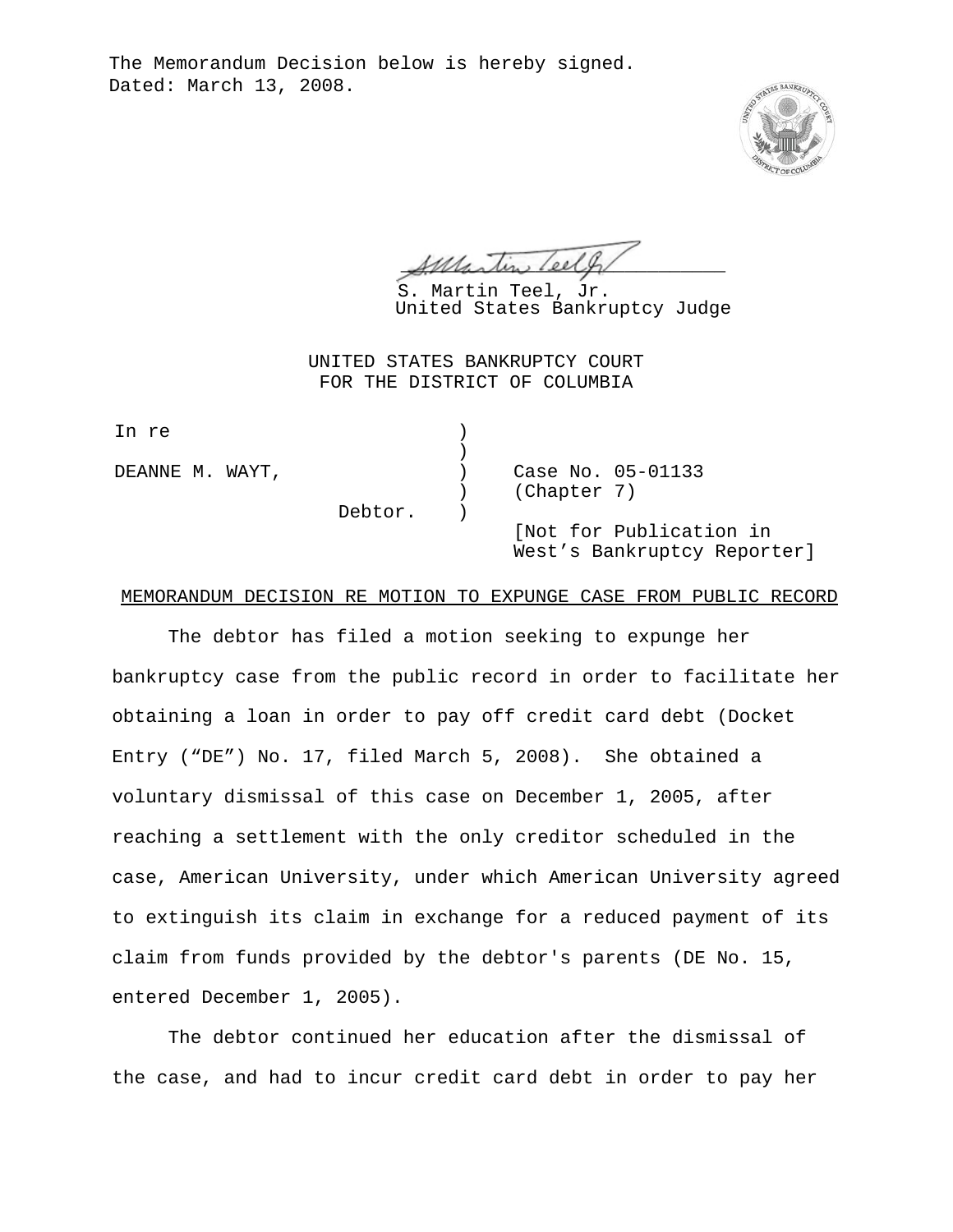expenses in her second year of graduate school. She states that she "would like to take out a private loan to pay off credit card debt in order to obtain a lower rate but is unable to obtain approval" because the bankruptcy case, even though it was dismissed prior to discharge, causes lenders to decline to approve her for a loan.

Cases addressing whether a bankruptcy court has the authority to expunge, nullify, or void a bankruptcy case are scarce. At least one court has declined to find that a bankruptcy court has the authority to expunge, nullify, or void a bankruptcy case because there is no "statutory anchor" for such authority in the Bankruptcy Code. In re Woods, No. 05-32207, 2007 WL 130634427, \*1 (Bankr. W.D. Mo. May 1, 2007).

Other courts have found the authority to expunge bankruptcy cases in 11 U.S.C. § 105 but only in extraordinary circumstances. In re Storay, 364 B.R. 194, 196 (Bankr. D.S.C. 2006)(holding that cause exists to expunge a case pursuant to 11 U.S.C. § 105 where the debtor did not authorize the filing of the petition); In re Buppelmann, 269 B.R. 341 (Bankr. M.D. Pa. 2001)(denying the debtors' motion to expunge but stating that "the expungement of bankruptcy cases appears to be a rare event exercised with the greatest of prudence by bankruptcy judges under the equitable powers implied under 11 U.S.C. § 105").

The court does not believe that it has authority under 11

2